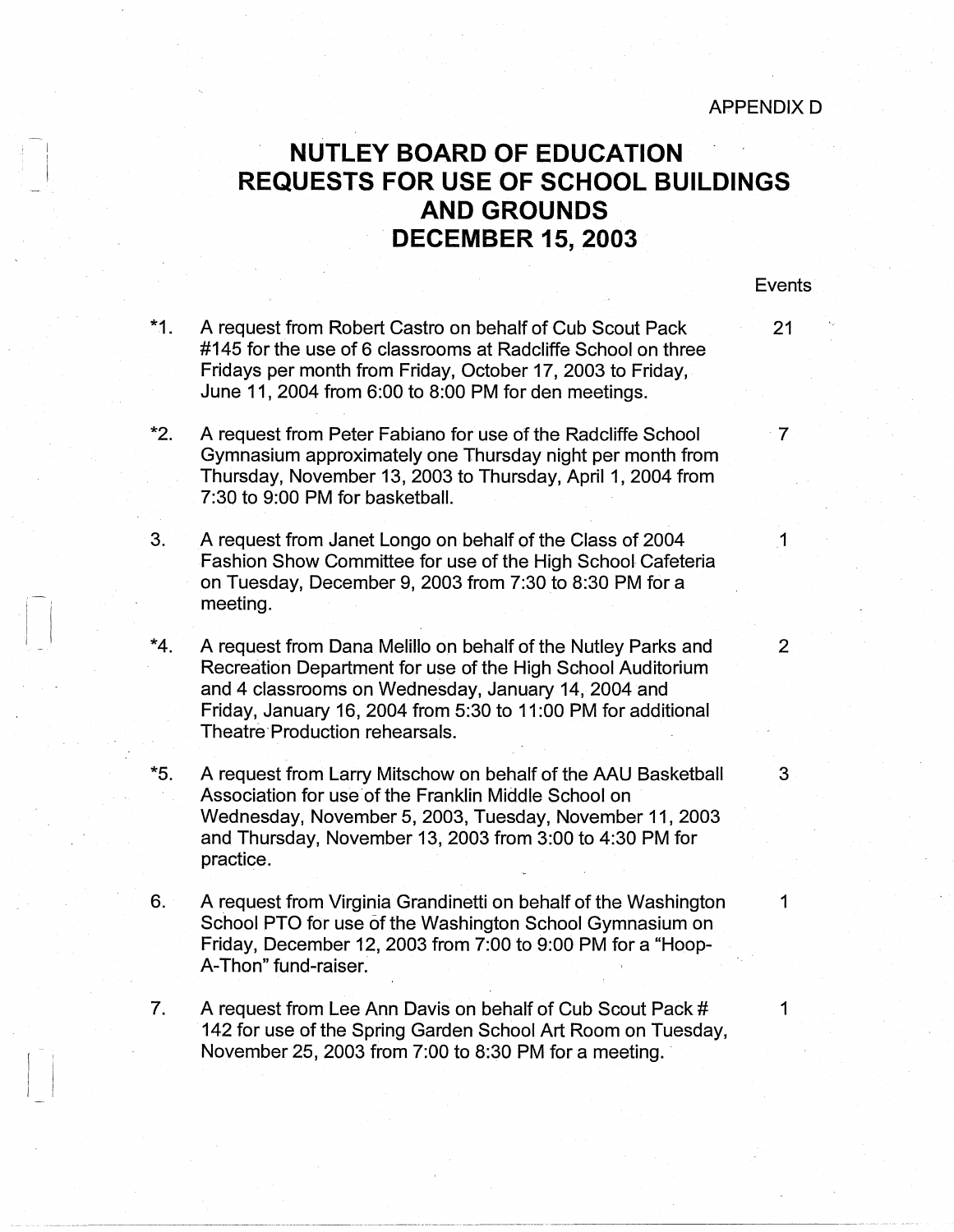- 8. A request from Frank Penna on behalf of the Nutley Hockey 1 Booster Club for use of the High School Teacher's Cafeteria on Tuesday, November 25, 2003 from 7:30 to 9:00 PM for a meeting.
- \*9. A request from Bonnie Donofrio on behalf of the Lincoln School 2 Talent Show Committee for use of the Franklin Middle School on Monday, April 19, 2004 from 5:00 to 8:00 PM for Talent Show rehearsals, and Friday, April 23, 2004 from 6:00 to 10:00 PM for the Talent Show performance.
- \*10. A request from Larry, Mitschow on behalf of the AAU Basketball 4 Association for use of the Franklin Middle School on Wednesday, November 19, 2003, Thursday, November 20, 2003, Monday, November 24, 2003 and Tuesday, November 25, 2003 from 3:00 to 4:30 PM for practice.
- \*11. A request from Cheryl Jiosi on behalf of the Girl Scouts of 4 Nutley and Belleville for use of the Lincoln School Teacher's Cafeteria on Thursday, January 8, 2004, Monday, January 12, 2004, Thursday, January 22, 2004, and Monday, January 26, 2004 from 7:00 to 9:30 PM for Scout Leader training.
- \*12. A request from Cheryl Jiosi on behalf of the Girl Scouts of 2 Nutley and Belleville for use of the Washington School Auditorium on Tuesday, January 6, 2004, and Wednesday, January 28, 2004 from 7:00 to 9:30 PM for Scout Leader meetings.
- 13. A request from Peggy Brodowski on behalf of the Yantacaw 1 School 6<sup>th</sup> Grade Yearbook Committee for use of the Yantacaw School Art Room on Wednesday, December 03, 2003 from 7:00 to 9:00 PM for a planning meeting.
- 14. A request from Mayor Peter Scarpelli on behalf of the Township 1 of Nutley for use of the Franklin Middle School on Sunday, December 7, 2003 from 5:00 to 8:00 PM for the Tree Lighting Ceremony.
- 15. A request from Commissioner Joanne Cocchiola on behalf of 1 the Nutley Department of Public Affairs for use of the Franklin Middle School Auditorium on Thursday, January 29, 2004 from 6:00 to 11 :00 PM (snow date: 2/4/04) for a program presented by the Megan Kanka Foundation.

------·------------------------------~

-

 $\begin{bmatrix} 1 \\ 1 \end{bmatrix}$ I